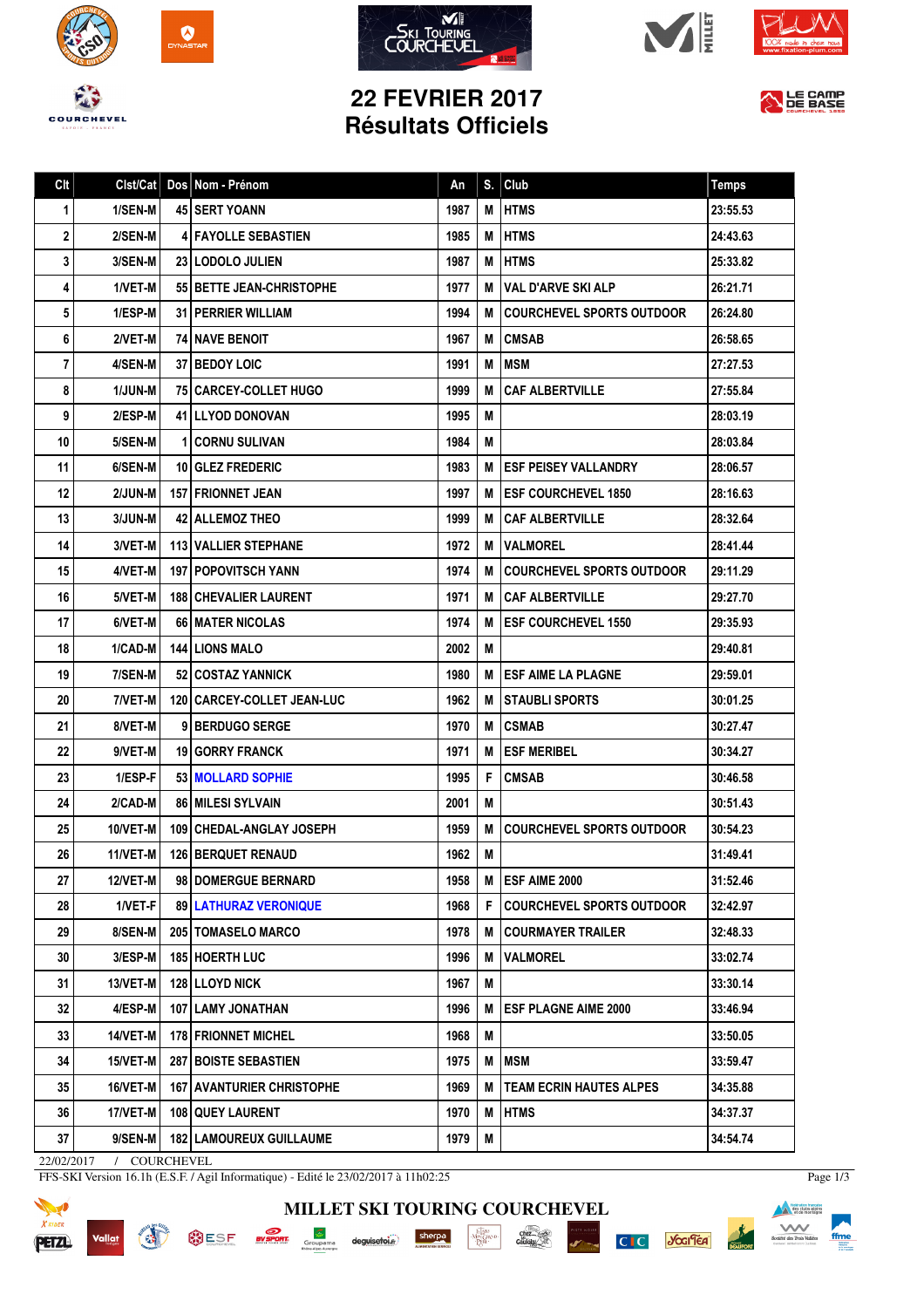| Clt | Clst/Cat        | Dos Nom - Prénom                     | An   | S. | Club                              | <b>Temps</b> |
|-----|-----------------|--------------------------------------|------|----|-----------------------------------|--------------|
| 38  | <b>10/SEN-M</b> | <b>199 BOISTE FLORENT</b>            | 1990 | M  |                                   | 34:57.50     |
| 39  | 2/VET-F         | <b>161 CHENAL CLAUDE</b>             | 1967 | F  | <b>HTMS</b>                       | 35:28.02     |
| 40  | 18/VET-M        | <b>198 TOWNEND LEE</b>               | 1973 | M  | <b>SNOWORKS</b>                   | 35:41.28     |
| 41  | 1/SEN-F         | <b>129 CAILLET PAULINE</b>           | 1983 | F  | <b>ESF COURCHEVEL 1850</b>        | 35:48.57     |
| 42  | 2/SEN-F         | <b>220 MAGISSON DIXANDRA</b>         | 1981 | F  |                                   | 35:49.28     |
| 43  | <b>11/SEN-M</b> | <b>134   CLAREY PIERRE-MARIE</b>     | 1989 | M  |                                   | 35:59.70     |
| 44  | 3/VET-F         | <b>234 BARTNICKI MIREILLE</b>        | 1970 | F  | <b>HTMS</b>                       | 36:11.63     |
| 45  | 19/VET-M        | <b>132 BLACK MARK</b>                | 1973 | M  |                                   | 36:12.84     |
| 46  | 20/VET-M        | <b>137 PINET FREDERIC</b>            | 1977 | M  |                                   | 36:39.83     |
| 47  | 21/VET-M        | 210 DURAND-TERRASSON ROLAND          | 1960 | M  |                                   | 37:01.53     |
| 48  | <b>12/SEN-M</b> | <b>148   RUFFET-BON-CORPS ROMAIN</b> | 1981 | M  | <b>COURCHEVEL SPORTS OUTDOOR</b>  | 37:17.05     |
| 49  | <b>13/SEN-M</b> | <b>152 BRUET ALEXANDRE</b>           | 1981 | M  |                                   | 37:20.62     |
| 50  | 22/VET-M        | <b>153 MACKAY CHARLES</b>            | 1961 | M  |                                   | 38:02.92     |
| 51  | 4/VET-F         | <b>228 EXCOFFIER CELINE</b>          | 1974 | F  |                                   | 38:30.92     |
| 52  | 5/VET-F         | <b>103   GACHET-MAUROZ PASCALE</b>   | 1958 | F  | <b>ESF COURCHEVEL 1550</b>        | 38:31.73     |
| 53  | <b>14/SEN-M</b> | 112 POUPON SYLVAIN                   | 1984 | M  | <b>CAF VANOISE TARENTAISE</b>     | 38:43.50     |
| 54  | 15/SEN-M        | <b>181 ITROSSAT VALERIAN</b>         | 1982 | M  |                                   | 38:44.81     |
| 55  | <b>16/SEN-M</b> | 209 GOURDET ARNAUD                   | 1979 | M  |                                   | 39:05.57     |
| 56  | 3/SEN-F         | <b>194 BONCOMPAIN MARIME</b>         | 1985 | F  | <b>UOAT</b>                       | 39:11.55     |
| 57  | 6/VET-F         | <b>202 POULET LAURENCE</b>           | 1977 | F  | <b>COURCHEVEL SPORTS OUTDOOR</b>  | 39:11.68     |
| 58  | 23/VET-M        | <b>172 I DELINEAU EMMANUEL</b>       | 1970 | M  |                                   | 39:19.96     |
| 59  | 17/SEN-M        | 211 CONVERT THIBAULT                 | 1978 | M  |                                   | 39:39.66     |
| 60  | 1/CAD-F         | <b>145 AVANTURIER AURELIE</b>        | 2001 | F  | <b>TEAM ECRIN HAUTES ALPES</b>    | 40:07.27     |
| 61  | 4/SEN-F         | 216 APPOLONIA JENNY                  | 1978 | F  | <b>COURCHEVEL SPORTS OUTDOOR</b>  | 40:13.79     |
| 62  | <b>24/VET-M</b> | <b>207 GUILLOT LIONEL</b>            | 1973 | M  |                                   | 40:32.02     |
| 63  | 25/VET-M        | 247 BELL JAMES                       | 1961 | M  |                                   | 40:33.84     |
| 64  | 26/VET-M        | <b>151 BORIS KRAVNOVSKY</b>          | 1977 | Μ  |                                   | 40:49.15     |
| 65  | <b>18/SEN-M</b> | <b>1931CROSSMAN EDWARD</b>           | 1982 | М  |                                   | 41:00.54     |
| 66  | 3/CAD-M         | <b>259 CHERRIER HUGO</b>             | 2002 | M  | <b>CAF VANOISE TARENTAISE</b>     | 41:05.89     |
| 67  | 27/VET-M        | 239 BIRCH DAVID                      | 1968 | M  |                                   | 41:10.35     |
| 68  | 4/JUN-M         | <b>143 LIONS TANGUY</b>              | 1999 | M  |                                   | 41:23.08     |
| 69  | 28/VET-M        | <b>271 RIVERO LAURENT</b>            | 1965 | M  |                                   | 41:50.39     |
| 70  | 19/SEN-M        | 177   GROMIER ARNAUD                 | 1982 | M  |                                   | 41:53.24     |
| 71  | <b>20/SEN-M</b> | <b>168 SABIN CHRISTOPHE</b>          | 1978 | Μ  |                                   | 42:03.69     |
| 72  | 7/VET-F         | <b>117 DUC FROSIO CECILE</b>         | 1963 | F  |                                   | 42:08.48     |
| 73  | 5/SEN-F         | <b>146   O'BRIEN JOANNA</b>          | 1983 | F  |                                   | 42:10.91     |
| 74  | 5/JUN-M         | <b>155 LIONS LOIC</b>                | 1997 | M  |                                   | 43:00.29     |
| 75  | <b>29/VET-M</b> | <b>123 VIALLY LAURENT</b>            | 1974 | Μ  | <b>CLUB DES SPORTS COURCHEVEL</b> | 43:07.95     |
| 76  | 8/VET-F         | 244 MC GREE SAM                      | 1970 | F  | <b>COURCHEVEL SPORTS OUTDOOR</b>  | 43:30.41     |
| 77  | 1/SVET-M        | <b>105 JANNI ROBERT</b>              | 1953 | M  | <b>ESF COURCHEVEL 1550</b>        | 43:38.59     |
| 78  | 6/SEN-F         | 245 RENARD LAETITIA                  | 1985 | F  |                                   | 43:53.85     |
| 79  | 7/SEN-F         | 258 COSTA ANAIS                      | 1993 | F  |                                   | 44:37.07     |

22/02/2017 / COURCHEVEL

FFS-SKI Version 16.1h (E.S.F. / Agil Informatique) - Edité le 23/02/2017 à 11h02:26

Page 2/3